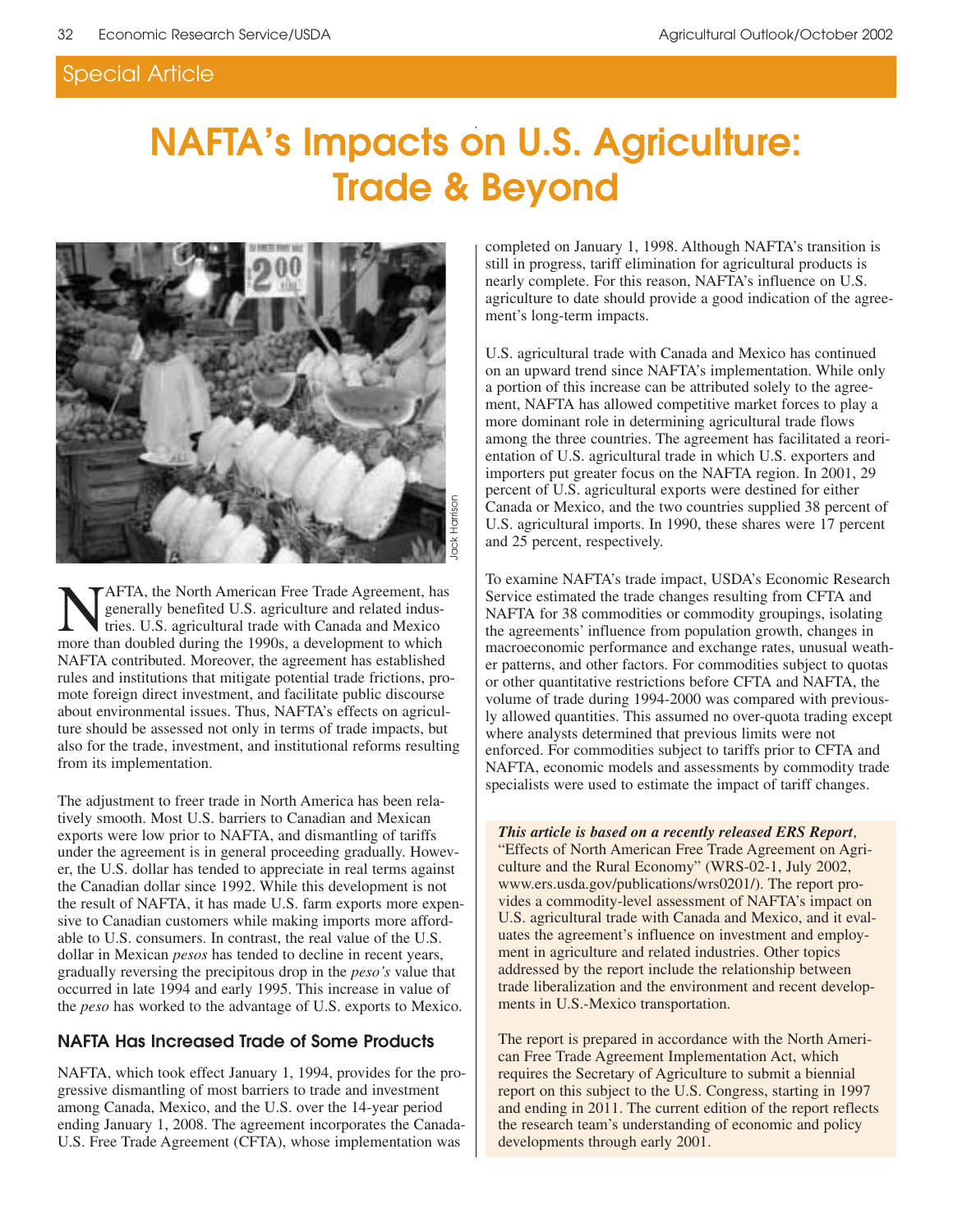For most commodities, NAFTA's trade effect has been relatively minor, generating a small increase in U.S. exports to or imports from Canada or Mexico over what would have occurred without the agreement. For a handful of commodities, NAFTA's impact has been larger, with an increase of 15 percent or more in trade attributable to the agreement. This increase is particularly noticeable for products whose trade was severely restricted prior to CFTA and NAFTA.

U.S.-Canada **beef** trade has expanded substantially from the elimination of quantitative restrictions formerly imposed by both countries. In fact, U.S. beef exports to Canada may be twice as high as without CFTA and NAFTA. In addition, NAFTA tariff reductions have provided a moderate boost to U.S. beef exports to Mexico. Continued economic growth in Mexico should strengthen demand for this high-value product.

Because of animal health considerations, North American **hog** trade consists almost entirely of Canadian exports to the U.S. and U.S. exports to Mexico. Canadian hog exports to the U.S. increased from about 900,000 head in 1994 to 5.3 million head in 2001, due largely to Canada's elimination of grain transport and other agricultural subsidies, rather than to CFTA or NAFTA. Removal of subsidy assistance to grain and hog producers, in particular, provided a strong incentive for the local use of grain in livestock production, and it helped bring about an end to U.S. countervailing duties on Canadian hogs. U.S. hog exports to Mexico currently face a duty of 35.1 cents per kilogram, the result of a Mexican antidumping investigation in 1998 and 1999.

CFTA and NAFTA have had a small, positive impact on U.S. **pork** and **poultry** meat exports to Canada and Mexico, but the influence of other factors has been more powerful. Sustained economic growth in Mexico during the late 1990s boosted demand for U.S. pork and poultry, and both Canada and Mexico have shown flexibility in their application of quantitative restrictions on U.S. poultry.

Mexico's import policy toward U.S. **corn** is more open than required by NAFTA, and a series of droughts limited Mexican corn production in past years. U.S. corn exports to Mexico in 2001 were more than three times their average volume during 1990-93. Although Mexico eliminated its seasonal tariff on U.S. **sorghum** as part of NAFTA, some Mexican livestock producers switched from sorghum to corn feed due to increased availability of U.S. corn. Still, sorghum is one of the major U.S. agricultural exports to Mexico.

The gradual elimination of tariffs on U.S.-Canada corn trade has facilitated increased volumes of trade in years when bad weather severely damaged the crop in one country but not the other. A prominent example of this occurred in 2001, when a drought in Canada led to the importation of 3 million metric tons (mt) of U.S. corn, compared with an annual average of just 890,000 mt during 1990-2000.

CFTA and NAFTA also gradually did away with tariffs on U.S.- Canada **wheat** trade. Although this reform has increased U.S.



**. . .As Has U.S. Ag Trade With Mexico**



CFTA = Canada-U.S. Free Trade Agreement. NAFTA = North American Free Trade Agreement.

Economic Research Service, USDA

wheat *imports* from Canada by a large amount, its impact on U.S. wheat *exports* to Canada is negligible, reflecting both Canada's historic strength in wheat production and the long-term impact of Canada's various regulatory actions.

Canada and the U.S. continue to spar over the activities of the Canadian Wheat Board (CWB), and in February 2002, the Office of the U.S. Trade Representative (USTR) completed a Section 301 investigation of this subject, in which it concluded that the

#### **U.S. Ag Trade With Canada Has Continued to Climb Since NAFTA. . .**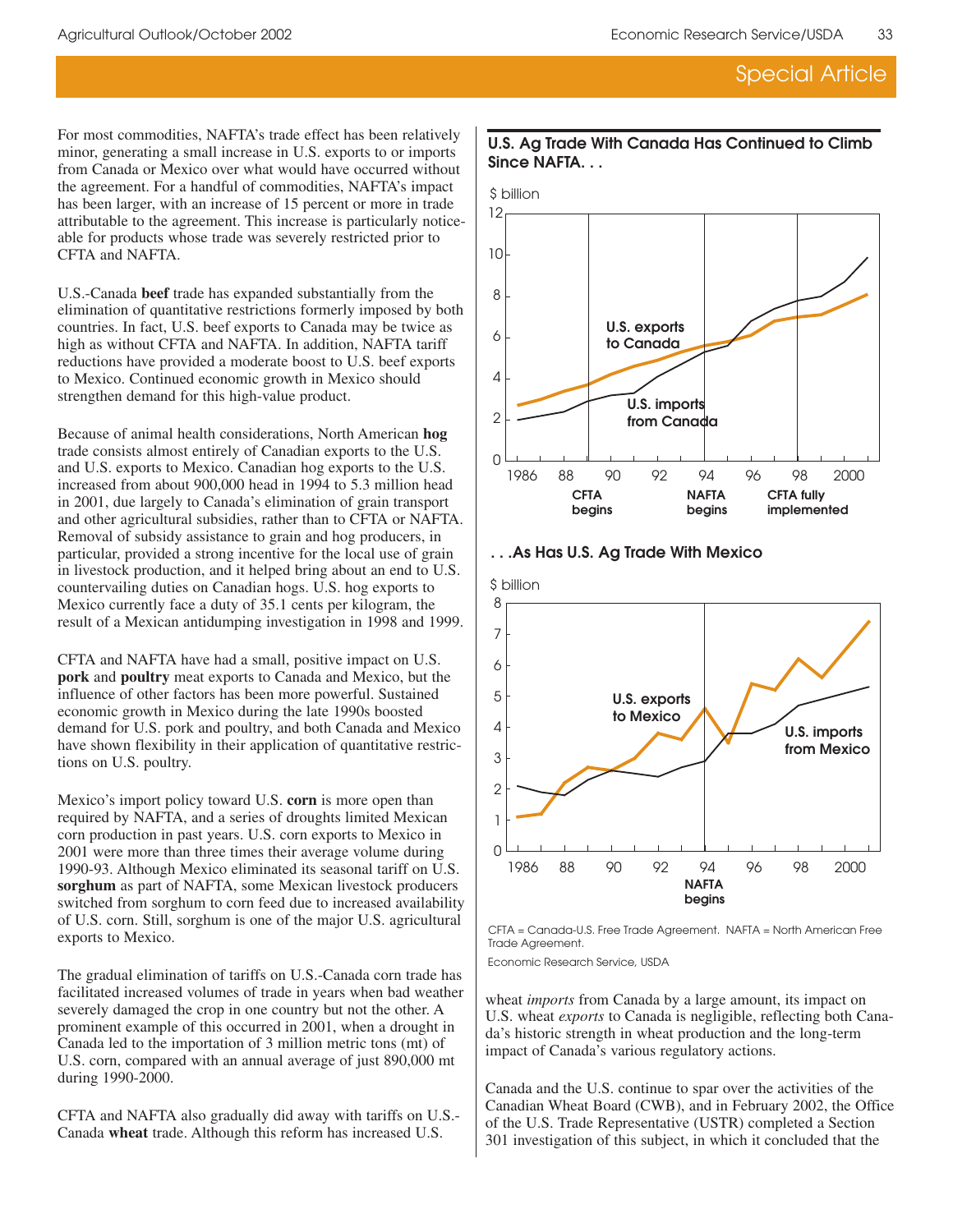CWB had "taken sales" from U.S. wheat farmers. In its finding, USTR outlined several measures that it would take to "level the playing field" for U.S. farmers, including the exploration of a possible dispute settlement case against the CWB in the World Trade Organization. Section 301 of the Trade Act of 1974, as amended, authorizes the Federal government to impose trade sanctions against foreign countries under certain conditions, including the violation of a trade agreement with the U.S. and the maintenance of "unjustifiable, unreasonable, or discriminatory" policies that restrict U.S. commerce. Section 301 investigations are conducted by USTR and may be initiated in response to a petition from an interested party or self-initiated by USTR.

The U.S. is currently the predominant foreign supplier of **rice** to Mexico, due largely to Mexico's strict phytosanitary standards which the U.S. meets but other major exporters do not. Should Asian rice exporters satisfactorily meet these standards, the U.S. tariff advantage under NAFTA would become extremely important to U.S. rice exporters. Rough rice accounts for the bulk of Mexico's rice imports. Currently, no major Asian rice producer allows this product to be exported, in an effort to preserve jobs associated with rice processing. Long grain milled rice from the U.S. has been subject to Mexican antidumping duties of up to 10.18 percent since June 2002. Shipments of this product make up about 10 percent of U.S. rice exports to Mexico.

NAFTA's impact on U.S.-Canada **oilseed** trade differs substantially from its impact on U.S.-Mexico trade in oilseeds. CFTA and NAFTA have increased two-way trade between Canada and the U.S. in processed oilseed products, particularly **vegetable oil**. In contrast, NAFTA has boosted U.S. **soybean** exports to Mexico, as expansion of the Mexican livestock industry has increased the demand for vegetable meal, which Mexico satisfies by crushing imported oilseeds.

**The stock of U.S. direct investment in the Mexican food processing industry has increased by about two-thirds since NAFTA's implementation.**

Creation of a tariff-rate quota (TRQ) for raw **peanuts** from Mexico has enabled that country to export substantial quantities of this product to the U.S. for the first time. In the last several years, Mexico also has begun to export **peanut butter and paste** to the U.S., but these products make up only a small proportion of U.S. consumption. U.S. imports of Canadian peanut butter are restricted by a TRQ, one of the few remaining tariff barriers between the U.S. and Canada.

To qualify for NAFTA tariff reductions, **textiles and apparel** traded among the NAFTA countries must be made from yarn and fiber produced by a NAFTA member. These provisions have enabled the U.S. textile and apparel industries to integrate more closely with their Canadian and Mexican counterparts. As part of this process, U.S. **cotton** exports to Canada and Mexico more than doubled in volume between 1993 and 2000, while apparel imports from Mexico and other countries increased.

NAFTA is gradually expanding duty-free quotas for U.S.-Mexico **sugar** trade, as the two countries move toward free trade in this commodity starting in fiscal year (FY) 2008. The formula for the quota on Mexican shipments to the U.S. is based on the difference between Mexico's projected production and projected domestic consumption, including an allowance for consumption of high-fructose corn syrup. As the quotas have expanded, Mexico's access to the U.S. sugar market has climbed from 7,258 mt prior to NAFTA to 116,000 mt in FY 2001. These imports, along with low world prices for sugar, pose challenges for the U.S. sugar support program.

CFTA and NAFTA have affected some aspects of North American **tomato** trade, but other factors have played a more prominent role. A price-floor agreement among principal Mexican and U.S. growers secured the suspension of U.S. antidumping duties on **fresh tomatoes** from Mexico from 1996 to 2002. The pricefloor agreement ended in August 2002, after Mexican growers submitted written notice of their withdrawal, and the antidumping duties, which were based on a preliminary U.S. investigation, have since been imposed.

Increasing U.S. demand for high-quality tomatoes and the relative strength of the U.S. dollar have fostered the emergence of sizable Canadian exports of hydroponic tomatoes to the U.S. Between 1990 and 2000, Canadian exports of fresh or chilled tomatoes to the U.S. expanded from about 3,000 mt to more than 101,000 mt. In 2001, U.S. tomato growers initiated an antidumping case against Canadian producers of greenhouse tomatoes, and a Canadian trade organization filed a similar suit concerning fresh tomatoes from the U.S. Neither case resulted in the imposition of antidumping duties.

U.S. imports of **processed tomatoes** from Mexico have shifted in recent years from primarily tomato paste to increasing quantities of tomato juice and sauce, a change that is partially due to NAFTA tariff changes. As part of NAFTA, the U.S. immediately eliminated its tariff on Mexican tomato juice and ketchup in 1994, and is gradually phasing out its tariffs on other processed tomato products from Mexico. Tariff elimination under CFTA and NAFTA also has boosted U.S. tomato sauce exports to Canada.

CFTA and NAFTA also have influenced North American **potato** trade. Elimination of U.S. tariffs on fresh potatoes from Canada has provided a moderate boost to Canadian fresh potato exports to the U.S. But an expansion in Canadian potato production and processing and the strong U.S. dollar have played even greater roles in the growth of Canadian exports of frozen french fries to the U.S. Through Mexico's establishment of a transitional TRQ with a low preferential tariff for processed potatoes from the U.S., NAFTA has had a large, positive impact on U.S. processed potato exports to Mexico, particularly frozen french fries (see related story on page 8).

North American **fruit** trade provides many examples of NAFTA's impacts. U.S. grape and pear exports to Mexico expanded with the end of Mexican import licensing on grapes and the elimination of Mexico's tariff on U.S. pears, both the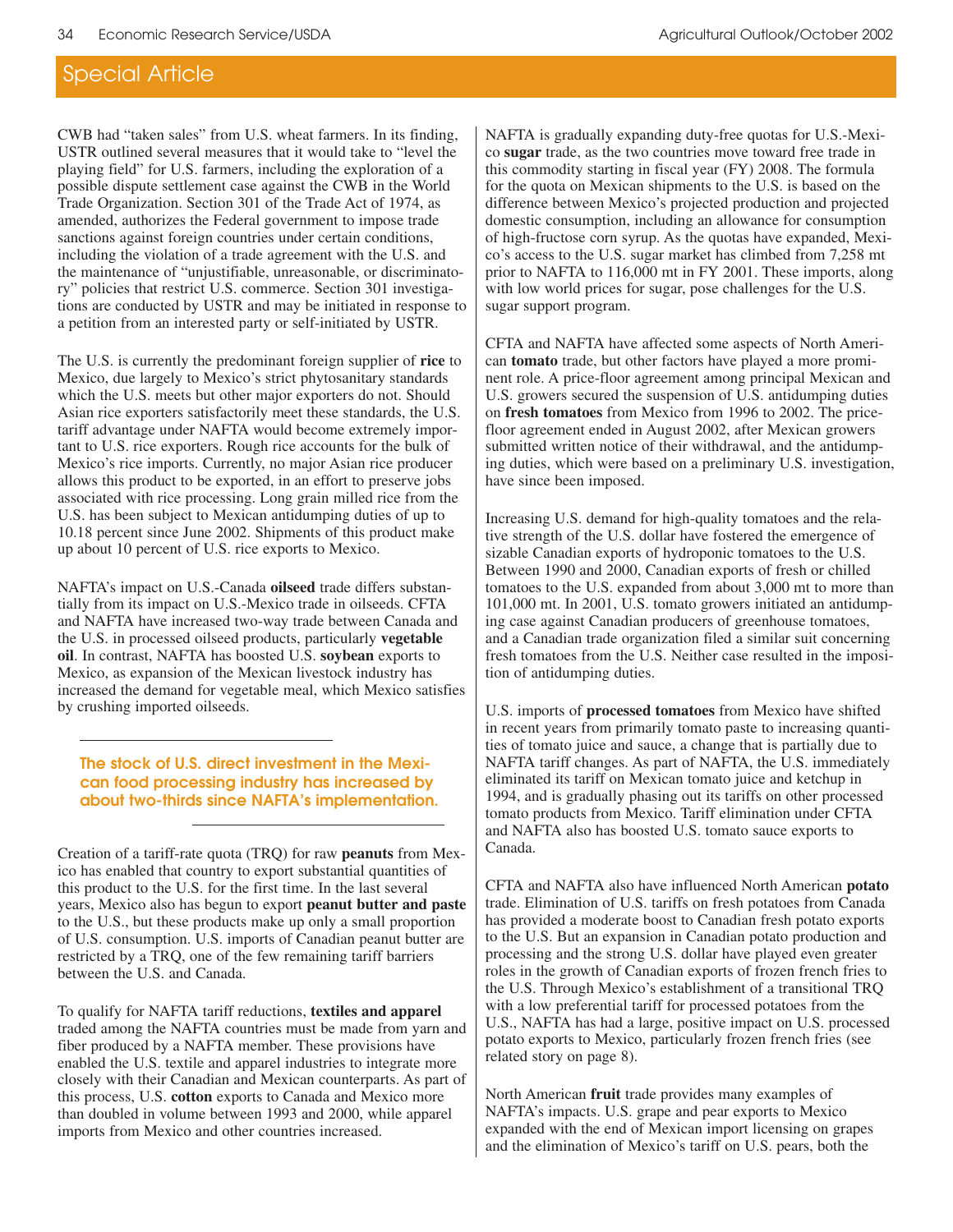### **NAFTA Has Substantially Affected Trade of Some Commodities**

|                                   | Annual average of actual trade |           |                |                                      |              | <b>Estimated change</b>             |
|-----------------------------------|--------------------------------|-----------|----------------|--------------------------------------|--------------|-------------------------------------|
|                                   | Value<br>(US\$ million)        |           | Volume         |                                      |              | in trade volume                     |
| Selected commodities              | 1990-93                        | 1994-2000 | 1990-93        | $(1,000 \text{ units})$<br>1994-2000 | <b>Units</b> | due solely<br>to NAFTA <sup>1</sup> |
| <b>U.S. exports to Canada</b>     |                                |           |                |                                      |              |                                     |
| Beef and yeal                     | 349                            | 317       | 82             | 92                                   | Mt           | Increase-High                       |
| Wheat products <sup>2</sup>       | 22                             | 48        | 27             | 66                                   | Mt           | Increase-High                       |
| <b>Cotton (including linters)</b> | 62                             | 91        | 42             | 60                                   | Mt           | Increase-Medium                     |
| Processed tomatoes                | 71                             | 109       | <b>NA</b>      | <b>NA</b>                            | <b>NA</b>    | Increase-Medium                     |
| <b>U.S. exports to Mexico</b>     |                                |           |                |                                      |              |                                     |
| Rice                              | 41                             | 87        | 161            | 386                                  | Mt           | Increase-High                       |
| Dairy products                    | 151                            | 160       | <b>NA</b>      | <b>NA</b>                            | <b>NA</b>    | Increase-High                       |
| Cotton (including linters)        | 102                            | 341       | 80             | 234                                  | Mt           | Increase-High                       |
| Processed potatoes                | 10                             | 37        | 12             | 40                                   | Mt           | Increase-High                       |
| Fresh apples                      | 28                             | 61        | 54             | 112                                  | Mt           | Increase-High                       |
| Fresh pears                       | 16                             | 26        | 31             | 51                                   | Mt           | Increase-High                       |
| Corn                              | 178                            | 521       | 1,557          | 4,322                                | Mt           | Increase-Medium                     |
| <b>Oilseeds</b>                   | 401                            | 739       | 1,662          | 2,953                                | Mt           | Increase-Medium                     |
| Beef and yeal                     | 149                            | 306       | 50             | 106                                  | Mt           | Increase-Medium                     |
| Sorghum                           | 402                            | 336       | 3,687          | 3,073                                | Mt           | Decrease-High                       |
| <b>U.S. imports from Canada</b>   |                                |           |                |                                      |              |                                     |
| Wheat (excluding seed)            | 136                            | 268       | 1,109          | 1,920                                | Mt           | Increase-High                       |
| Wheat products <sup>2</sup>       | 38                             | 98        | 72             | 185                                  | Mt           | Increase-High                       |
| Beef and yeal                     | 260                            | 638       | 111            | 264                                  | Mt           | Increase-High                       |
| Corn                              | 21                             | 31        | 218            | 268                                  | Mt           | Increase-Medium                     |
| Fresh and seed potatoes           | 51                             | 77        | 274            | 380                                  | Mt           | Increase-Medium                     |
| Processed potatoes                | 51                             | 209       | 92             | 322                                  | Mt           | Increase-Medium                     |
| Cattle and calves                 | 741                            | 857       | 1,063          | 1,185                                | Hd           | Decrease-High                       |
| <b>U.S. imports from Mexico</b>   |                                |           |                |                                      |              |                                     |
| Wheat products <sup>2</sup>       | $\overline{4}$                 | 14        | 6              | 22                                   | Mt           | Increase-High                       |
| Cattle and calves                 | 388                            | 300       | 1,144          | 965                                  | Hd           | Increase-High                       |
| Peanuts (shelled and in shell)    | $\star$                        | 3         | $\star$        | $\overline{4}$                       | Mt           | Increase-High                       |
| Sugar (cane and beet)             | $\mathbf{1}$                   | 17        | $\overline{2}$ | 49                                   | Mt           | Increase-High                       |
| <b>Fresh tomatoes</b>             | 264                            | 470       | 322            | 608                                  | Mt           | Increase-Medium                     |
| Processed tomatoes                | 15                             | 16        | <b>NA</b>      | <b>NA</b>                            | <b>NA</b>    | Increase-Medium                     |
| Cantaloupe                        | 40                             | 47        | 120            | 136                                  | Mt           | Increase-Medium                     |

1. Estimates reflect changes in trade volume during 1994-2000 due solely to CFTA and NAFTA and are based on assessments of ERS analysts. High = change of more than 15 percent; Medium = change of 6 to 15 percent, compared with absence of CFTA and NAFTA. 2. Includes flour, bulgur wheat, starch, gluten, and uncooked pasta. \*Negligible. Mt = Metric tons. Hd = Head. NA = Not available

Source: Based on Foreign Agricultural Trade of the United States data for August 2002, USDA.

Economic Research Service, USDA

result of NAFTA. Mexico's transitional TRQ for fresh apples from the U.S. has had a large, positive impact on U.S. apple exports to Mexico, but a minimum-price arrangement forged by the Mexican government and the U.S. apple industry in order to suspend Mexican antidumping duties has worked to limit this trade. On the U.S. import side, NAFTA tariff reductions have provided a moderate stimulus to Mexican shipments of cantaloupes to the U.S. These shipments had decreased during the mid-1990s due to weather-related damage in some producing areas in Mexico.

### **NAFTA Has Facilitated Investment & Aggregate Employment**

NAFTA's rules concerning foreign direct investment (FDI) strengthen the rights of foreign investors to retain profits and returns from their initial capital investments. The combination of trade liberalization and investment reform has stimulated FDI in the North American food processing industry, with firms in each NAFTA country providing substantial investment capital.

The stock of U.S. direct investment in the Mexican food processing industry has increased by about two-thirds since NAFTA's implementation, reaching \$3.8 billion in 1999. Much of this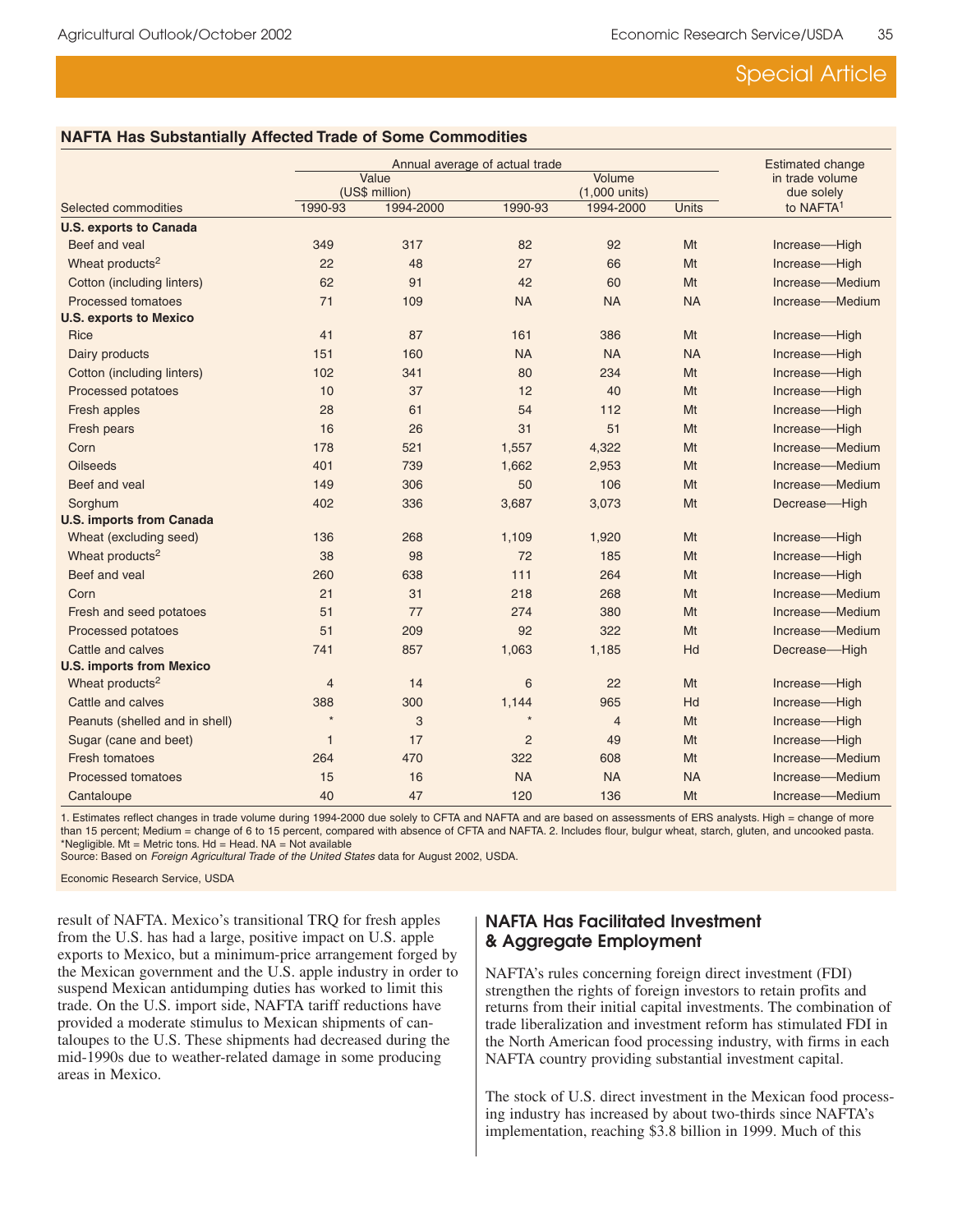investment is concentrated in highly processed products such as pasta, confectionery items, and canned and frozen meats. Similarly, under CFTA and NAFTA, U.S. FDI in the Canadian food processing industry expanded from \$1.8 billion in 1989 to \$5.8 billion in 1999. But unlike FDI in Mexico, U.S. FDI in Canada is geared more towards the handling and processing of grains.

Mexican firms also increased their investments in U.S. food companies. In 1999, Mexican FDI in the U.S. processed food industry equaled \$1 billion, compared with just \$306 million in 1997. Mexican companies own U.S.-based firms engaged in bread baking, tortilla making, corn milling, and the manufacture of Mexican-style food products, just to name a few examples.

In contrast, the stock of Canadian direct investment in the U.S. processed food industry dropped from \$6.7 billion in 1998 to about \$1.0 billion in 1999, following the liquidation of a major company's assets. This reduction is a sharp departure from the first several years of NAFTA, when Canadian FDI in the U.S. processed food industry grew from \$5.1 billion in 1993 to \$7.6 billion in 1997, exceeding the U.S. presence in Canada.

By increasing opportunities for U.S. exports and encouraging a more efficient allocation of economic resources, NAFTA has likely had a small, positive influence on the overall level of U.S. agricultural employment. But this impact is difficult to detect, in part because many aspects of U.S. agricultural production are capital intensive, and in part because factors other than NAFTA have driven many of the employment changes. Employment in crop production has changed very little overall since NAFTA's implementation, while employment in livestock production has decreased, reflecting technological change and consolidation in the hog industry and drought and poor range conditions in the cattle industry.

Two manufacturing sectors related to agriculture—textiles and apparel—have experienced a definite decline in employment since implementation of NAFTA. The reduction began in the 1970s and most likely would have continued in NAFTA's absence. By encouraging the development of a more integrated textile and apparel industry within North America, the agreement has expanded textile and apparel trade among the NAFTA countries and increased productivity in the U.S. textile and apparel sectors. But this development has been accompanied by further reductions in U.S. textile and apparel employment.

### **Resolving Trade Frictions In the NAFTA Era**

**Sanitary and phytosanitary measures.** By "locking in" key trade and investment reforms, the agricultural sectors and governments of NAFTA partners have been able to devote greater attention to resolving conflicts related to sanitary and phytosanitary (SPS) measures. Some initiatives on these measures have taken place within the trilateral NAFTA Committee on SPS Measures. In addition, producers in each NAFTA country have worked to formulate and meet higher quality standards.

Inspection and approval of product quality at the regional level, and in some instances at the level of individual producers, have opened the door to new markets across international borders. Resulting developments include:

- imports of avocados to the U.S. from certain approved growers in the Mexican state of Michoacán;
- U.S. recognition of the Mexican states of Sonora and Yucatan as having a low risk of transmitting hog cholera;
- Mexico's lifting of its ban on citrus from Arizona and certain producing areas in Texas that are not regulated for fruit fly; and
- continuing efforts to design and implement a satisfactory inspection process for U.S. apple exports to Mexico.

**With continuing integration of U.S. and Mexican railway systems, intermodal rail (truck-railtruck) may handle increased traffic in containerized grains.** 

**Trade remedies**. Trade growth and liberalization can generate conflicts. Agricultural producers in each NAFTA country have been involved in a number of disputes, many of which concern antidumping and countervailing-duty measures against imports regarded as harmful to domestic industry. NAFTA arbitration panels currently are looking at two agricultural cases concerning Final Antidumping Duty Determinations by Mexico. One panel is addressing U.S. exports to Mexico of high-fructose corn syrup; the other is dealing with U.S. exports of bovine carcasses. Previous NAFTA panels have issued rulings in cases involving U.S. exports of refined sugar to Canada, Canadian exports of live swine to the U.S., and Mexican exports of fresh cut flowers to the U.S.

**Transportation issues**. Mexico successfully brought a case before a NAFTA arbitration panel concerning U.S. delays in implementing the agreement's provisions for cross-border trucking. In response, the U.S. is establishing a safety inspection and certification system for Mexican trucks entering the U.S. to be administered by the U.S. Department of Transportation's Federal Motor Carrier Safety Administration. This will allow Mexican trucks to continue to U.S. destinations without reloading their goods to U.S. trucks, which has been a bottleneck hampering trade and causing congestion. Several studies have quantified total delay costs along the entire U.S.-Mexico border, with the most recent comprehensive study placing these costs at \$77.4 million in 1999. This estimate would have been even higher if increases in air pollution associated with traffic congestion at the borders had been taken into account.